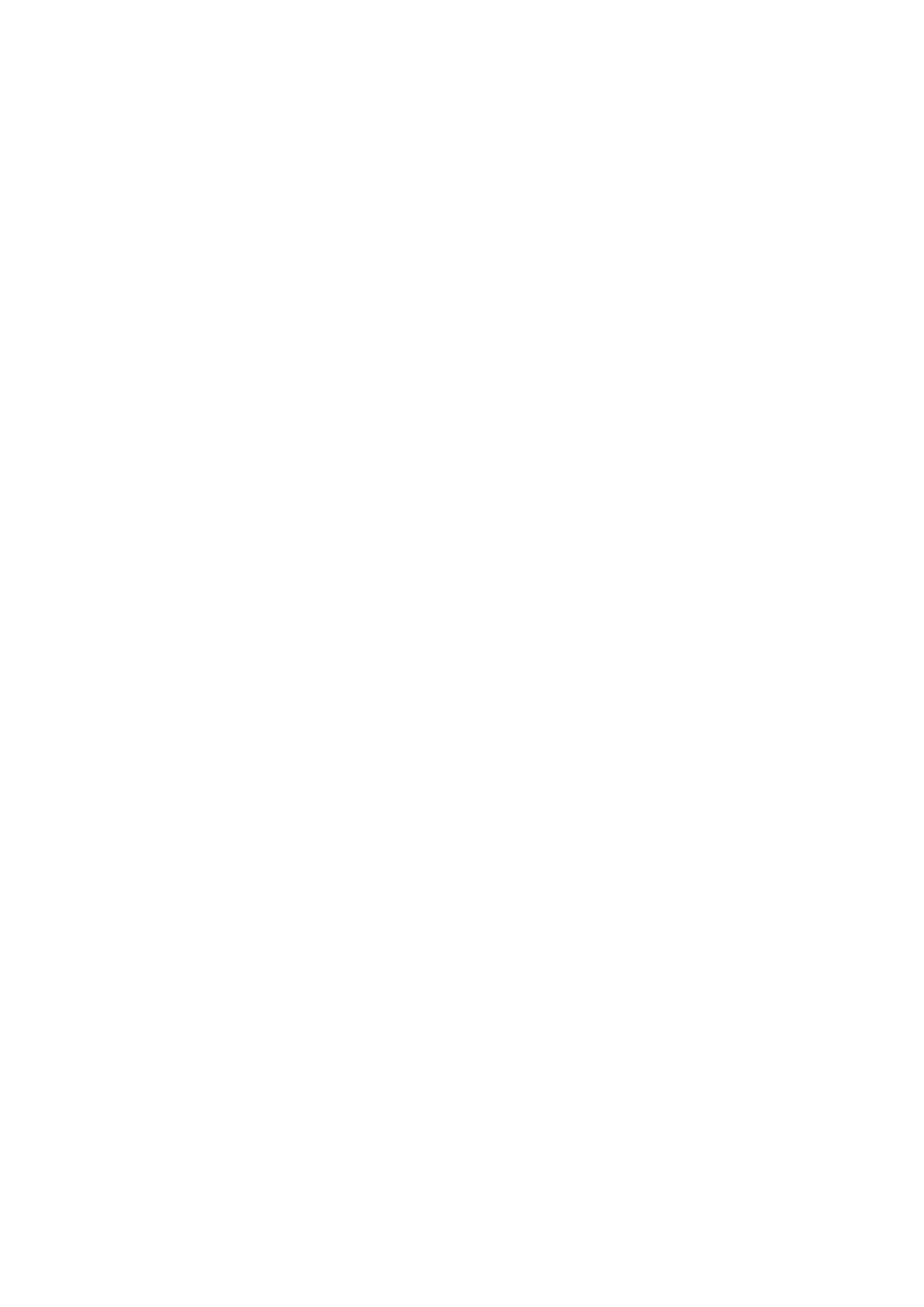#### STATE SUPERANNUATION ACT 2000

#### **TREASURER'S PRUDENTIAL GUIDELINES FOR INVESTMENTS**

#### **CONTENTS**

- 1. GENERAL
- 2. Kinds of Investments
- 3. Revision of Guidelines
- 4. Effective Date

Appendix A: Legislative requirements

Appendix B: Investment objectives and Asset Allocation

Appendix C: Reporting

#### **1. GENERAL**

————

#### **1.1 Context**

1.1.1 This document sets out the Treasurer's Prudential Guidelines for Investments (the "Guidelines"). These Guidelines have been issued by the Treasurer of Western Australia ("the Treasurer") to the Government Employees Superannuation Board ("the Board") and apply to the Government Employees Superannuation ("GES") Fund.

1.1.2 The GES Fund consists of the assets of the following schemes (and for the avoidance of doubt, includes assets held in any reserves maintained by the Board within these schemes)—

- Gold State Super ("GSS");
- Pension Scheme and Provident Account (together, "Pension Schemes");
- Retirement Income ("RI");
- Retirement Income Term Allocated Pension ("RI-TAP");
- West State Super ("WSS"); and
- GESB Super.

#### **1.2 Framework**

#### *Legislative requirements*

1.2.1 Section 18 of the State Superannuation Act 2000 ("SS Act") provides the power for the Board to invest the assets of the GES Fund.

1.2.2 The relevant sections of the Act are provided in Appendix A.

#### **1.3 Roles and Responsibilities**

#### *Treasurer*

1.3.1 The Treasurer has three key roles with respect to the GES Fund and its schemes—

- (a) Employer sponsor;
- (b) Prudential regulator; and
- (c) Guarantor.

1.3.2 In fulfilling these roles, the Treasurer is responsible for approving—

(a) Investment objectives, which are recommended by the Board;

- (b) Neutral asset allocation and ranges ("asset allocation"), which are recommended by the Board; and
- (c) The appointment of external investment managers, which are recommended by the Board.

1.3.3 The responsibility for determining neutral asset allocations consistent with approved investment objectives may be delegated to the Board.

#### *Board*

1.3.4 The Board's role is to manage the GES Fund and administer the schemes.

1.3.5 The Board is responsible for—

- (a) Recommending investment objectives for each scheme within the GES Fund;
- (b) Formulating an investment strategy to achieve the agreed investment objectives and which is in accordance with the Guidelines;
- (c) Recommending to the Treasurer, external investment managers to manage the assets of the GES Fund; and
- (d) Terminating external investment managers as required.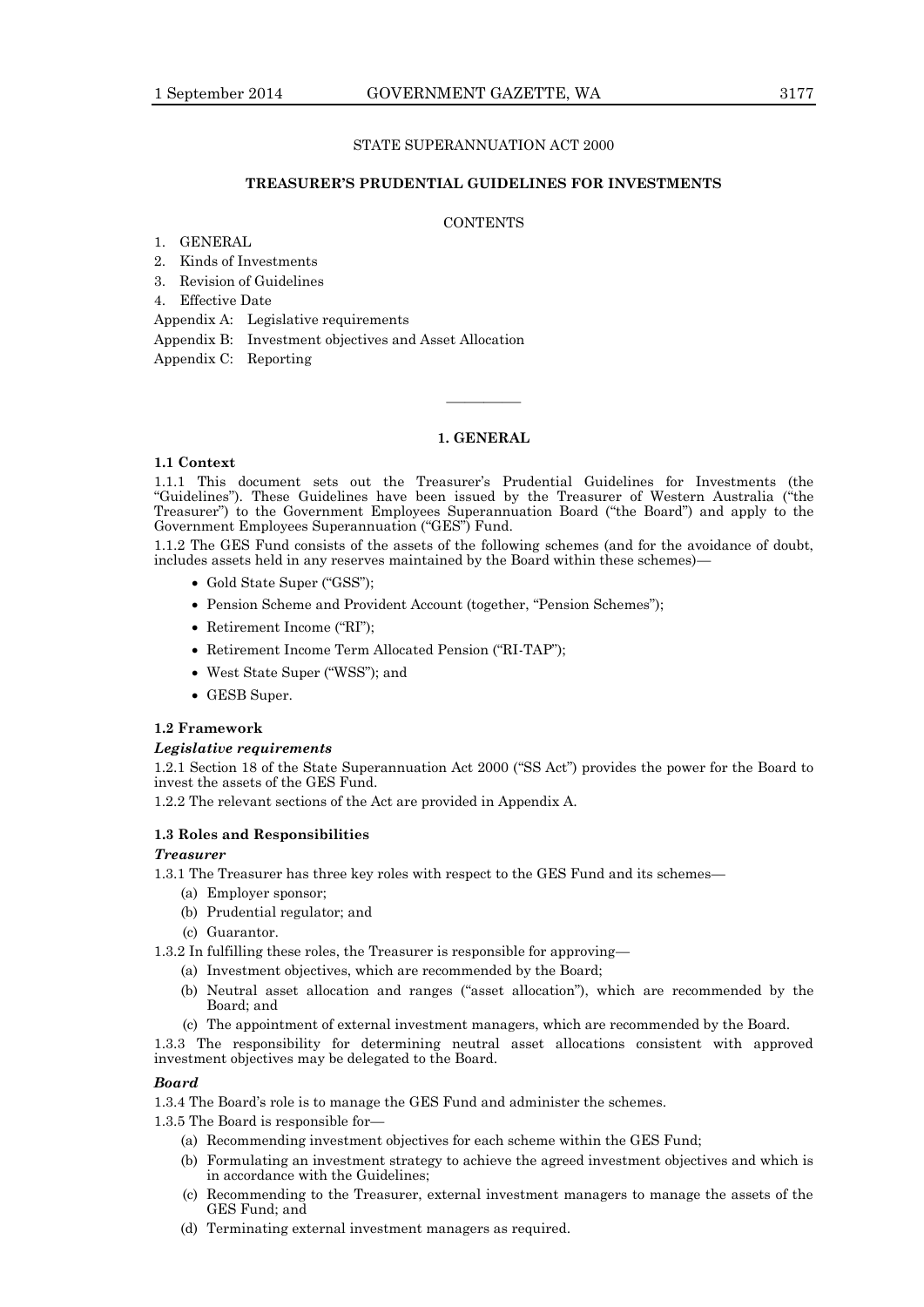#### **1.4 Investment Objectives and Asset Allocation**

1.4.1 The investment objectives and asset allocation for the various scheme investment plans are set out in Appendix B.

1.4.2 From time-to-time the Board may recommend revised investment objectives and/or asset allocation for approval by the Treasurer and incorporation into these Guidelines.

1.4.3 In determining the investment objectives and asset allocation the Board will consider the following factors as a minimum—

- (a) Nature and timing of the schemes' liabilities;
- (b) Risk of capital or income loss or depreciation;
- (c) Effect on the tax liability and after tax return of the portfolio (where relevant);
- (d) Expected investment returns net of costs (including commissions, fees, charges and duties payable);
- (e) Diversification;
- (f) Liquidity; and
- (g) Reputation risks to both the GES Fund and the Government of Western Australia.

1.4.4 The Board will provide the necessary information to support any recommendations and the Treasurer will promptly notify the Board of any concerns.

1.4.5 The Board must take independent advice on asset allocation on a regular basis.

1.4.6 In measuring the actual asset allocations, the exposure to each asset class is to be inclusive of derivative exposures.

#### **1.5 Approved Investments**

1.5.1 For the purpose of section 18(1) of the SS Act, the Treasurer has approved the Kinds of Investments described in Section 2 of these Guidelines.

#### **1.6 Internal Investment Management**

1.6.1 The Board may provide for an employee of the Board to act as an investment manager in Cash investments as defined in Section 2.

1.6.2 For the internal management of investments other than Cash, the Board shall consult with the Treasurer for approval.

#### **1.7 External Investment Management**

#### *Selection of external investment managers*

1.7.1 The Treasurer is responsible for approving external managers.

1.7.2 The Board will recommend investment managers to the Treasurer, and will provide the Treasurer with the recommended terms and conditions of the appointment together with any other documentation that the Treasurer may require, prior to the time of appointment.

1.7.3 The investment management arrangements may take the form of an appointment of an investment manager under an investment management agreement or an investment in a collective investment vehicle managed by an investment manager.

1.7.4 The Board is responsible for ensuring compliance of all external investment managers with Section 2 of the Guidelines.

1.7.5 The Board shall maintain a program to monitor, on at least a quarterly basis, the performance of each external investment manager.

#### *Terminating external investment managers*

1.7.6 The Board is responsible for terminating external investment managers for the GES Fund.

1.7.7 The Board will inform the Treasurer of any external investment manager terminations as part of its regular reporting (at least quarterly) as outlined in Appendix C.

#### *Varying the terms of an approved investment manager*

1.7.8 Should the Board wish to vary the Kinds of Investments that an external investment manager can invest in, the Treasurer's approval is required.

#### **1.8 Corporate Governance**

1.8.1 The Board will maintain a Conflicts of Interest policy and provide a copy of this policy to the Treasurer upon request.

1.8.2 The Board will maintain a policy to apply to proxy voting and corporate actions (which may form part of the Board's Investment Policy Statement) and provide a copy of this policy to the Treasurer upon request.

#### **1.9 Liquidity**

1.9.1 The Board is responsible for maintaining a Liquidity Policy with the objective of meeting cash flow requirements and ensuring the desired asset allocation for each scheme investment plan can be implemented.

#### **1.10 Reporting**

1.10.1 The Board shall provide the Treasurer, on a regular basis, but at least quarterly, a report covering the investments in the various schemes' investment plans.

1.10.2 The minimum information required by the Treasurer to be included in this report is set out in Appendix C.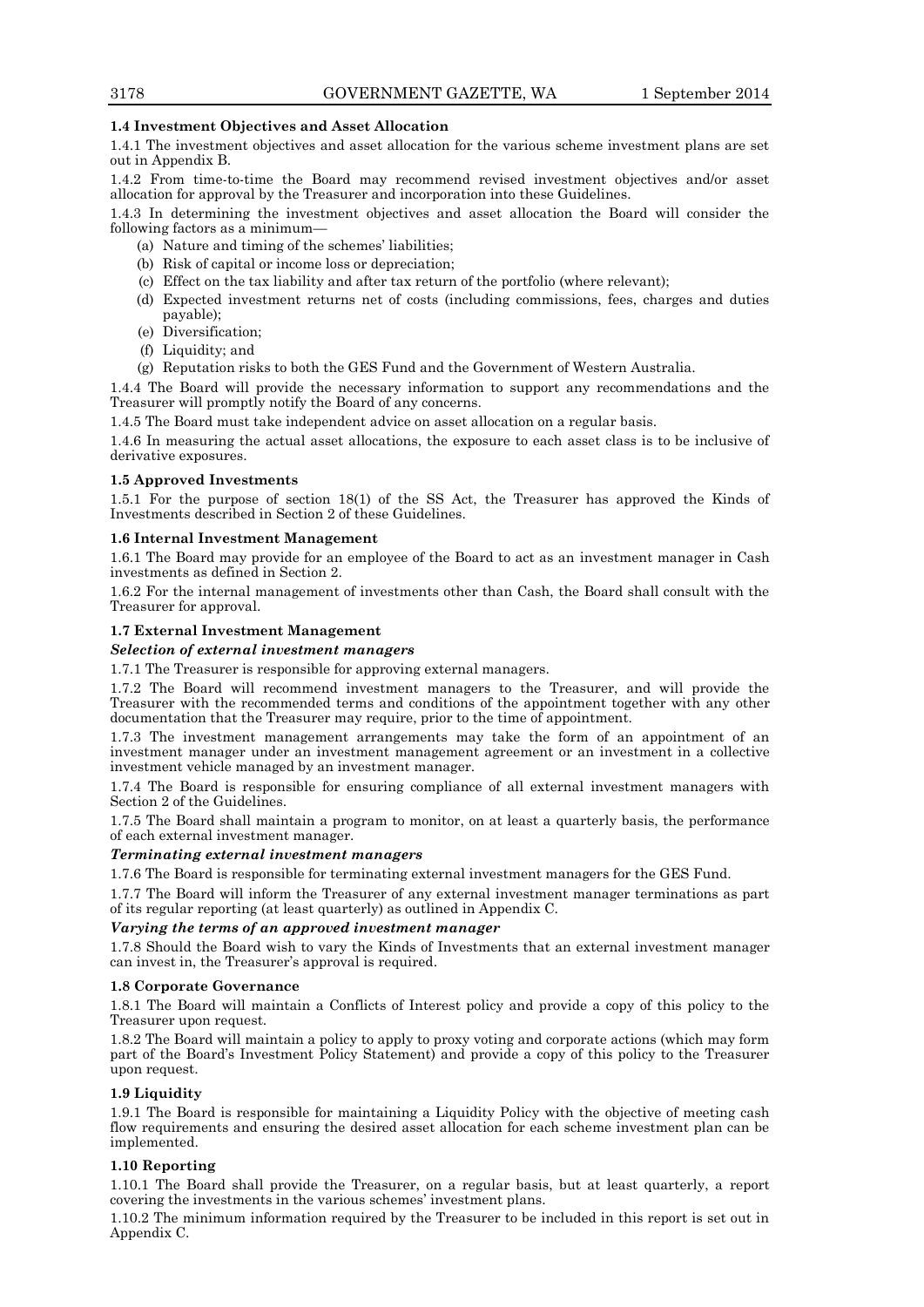#### **1.11 Securities Lending**

1.11.1 The Board will maintain a Securities Lending Policy and provide a copy of this policy to the Treasurer upon request.

#### **1.12 Revision**

1.12.1 At least annually, the Board will review these Guidelines and make any recommendations to the Treasurer as it considers appropriate.

1.12.2 At such times as is deemed necessary, the Treasurer shall also review these Guidelines and make any changes which the Treasurer considers appropriate.

1.12.3 The Treasurer will consult with the Board prior to making any changes to these Guidelines.

#### **1.13 Effective Date**

1.13.1 These Guidelines shall be effective from the date of approval by the Treasurer.

#### **2. KINDS OF INVESTMENTS**

#### **2.1 General**

2.1.1 The purpose of this section of the Guidelines is to set out the general characteristics of the Kinds of Investments in which the Board may invest. Within each kind of investment, investments may also be made in Cash (both AUD and non-AUD denominated) to facilitate portfolio liquidity.

2.1.2 The Fund shall not be leveraged and the maximum capital at risk for all investments is limited to the agreed committed investment.

#### **2.2 Cash**

2.2.1 Cash will typically comprise securities with—

- (a) Very high probability of capital preservation;
- (b) Short maturity profile of no more than 13 months and average maturity profile of up to 7 months with limited interest rate risk; and
- (c) AUD denominated.

2.2.2 Cash assets may contain derivative exposure e.g. bank bill futures.

#### **2.3 Global Government Bonds**

2.3.1 Global Government Bonds include fixed, floating and inflation-linked debt instruments typically issued by or guaranteed by a sovereign government.

2.3.2 Securities will be rated at least BBB- by S&P (or equivalent) at the time of purchase. In the event of a security rating being downgraded below BBB-, the Board has the flexibility to maintain the security for a period of up to 6 months in order to restructure the portfolio.

2.3.3 The portfolio may contain derivatives exposure, e.g. derivatives which relate to foreign exchange, interest rates and credit.

#### **2.4 Diversified Fixed Interest**

2.4.1 Diversified Fixed Interest includes fixed, floating and inflation-linked debt instruments.

2.4.2 Securities will be rated at least BBB- by S&P (or equivalent) at the time of purchase. In the event of a security rating being downgraded below BBB-, the Board has the flexibility to maintain the security either to maturity or while it endeavours for an opportunity to sell at a reasonable price. However, no more than 1% of the GES Fund will be held in Diversified Fixed Interest securities downgraded below BBB-.

2.4.3 The portfolio may contain derivatives exposure, e.g. derivatives which relate to foreign exchange, interest rates and credit risk.

2.4.4 Overseas currency exposures will typically be hedged but the portfolio may contain some overseas currency exposure.

#### **2.5 Australian Equities**

2.5.1 Comprises exposure to equity instruments of entities listed (or expected to be listed within a reasonable timeframe) on an Australian stock market.

2.5.2 Investments may include long/short equity funds and exposure to equity instruments of corporations listed on an Australian stock market which have an alternative listing on a recognised overseas stock exchange.

2.5.3 The portfolio may contain derivatives exposure, e.g. derivatives which relate to foreign exchange, stocks or stock markets.

#### **2.6 International Equities**

2.6.1 Comprises exposure to equity instruments of entities listed (or expected to be listed within a reasonable timeframe) on a developed or developing country's public stock exchange.

2.6.2 Investments may include long/short equity funds.

2.6.3 The portfolio may contain derivatives exposure, e.g. derivatives may be used to hedge foreign exchange and currency exposure.

#### **2.7 Private Equity**

2.7.1 Equity, debt or other ownership rights to companies and properties in Australia and overseas that are typically not listed on a stock exchange.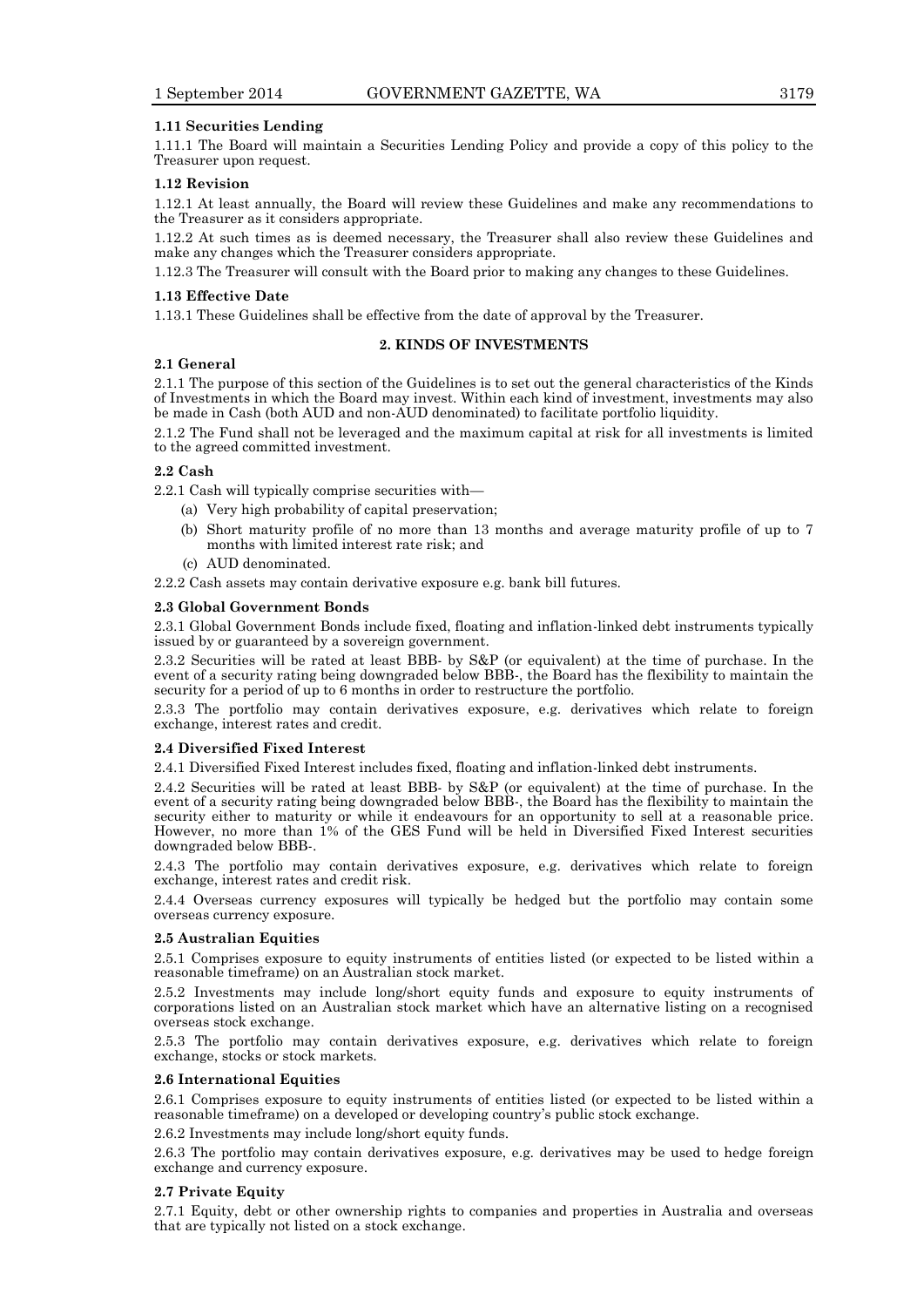2.7.2 The portfolio may contain derivatives exposure, e.g. derivatives may be used to hedge foreign exchange and currency exposure.

2.7.3 The Board may recommend to the Treasurer the establishment of wholly owned unit trusts (ie unit trusts whereby the Board is the sole investor) for the management of the Private Equity Kinds of Investments. Such unit trusts would require the appointment of both a trustee and an external investment manager. For the avoidance of doubt, the trustee and external investment manager can be separate entities (though are not required to be separate).

2.7.4 The Treasurer is responsible for approving the establishment of the unit trust, the appointment of the trustee and the appointment of the external manager, following advice from the Board. The same requirements apply for the appointment of a trustee as is the case for the appointment of an external investment manager.

2.7.5 The appointed Private Equity external investment manager may invest in collective investment vehicles managed by other investment managers. These investment managers do not require the approval of the Treasurer but will be reported on in accordance with Appendix C.

#### **2.8 Property**

2.8.1 Investments in Real Estate Investment Trusts (REITs) listed on an Australian or overseas stock exchange, or other such listed securities which derive their income predominantly from real property rents, capital growth and property services.

2.8.2 Investments can also include exposure to unlisted, real property funds which derive their income predominantly from real property rents, capital growth and property services.

2.8.3 The portfolio may contain derivatives exposure, e.g. derivatives may be used to hedge foreign exchange and currency exposure.

2.8.4 Debt instruments which have tangible property as the collateral or underlying security can also be included in the Property portfolio.

#### **2.9 Infrastructure**

2.9.1 Listed and unlisted equity in physical assets for the delivery, generation and transportation of energy, information, people and products and real property from which services to the community or government are delivered, e.g. airports, ports, roads, utilities, public buildings.

2.9.2 Debt instruments which have tangible infrastructure assets as the underlying security can also be included in the Infrastructure portfolio.

2.9.3 The portfolio may contain derivatives exposure, e.g. derivatives may be used to hedge foreign exchange and currency exposure.

#### **2.10 Higher Risk and Return/Uncorrelated assets**

2.10.1 Includes assets contained within strategies such as—

- (a) Global Tactical Asset Allocation strategies;
- (b) Hedge funds;
- (c) High Yield Debt;
- (d) Long/Short Equity;
- (e) Active currency;
- (f) Insurance linked securities;
- (g) Emerging market debt;
- (h) Private and Distressed debt; and
- (i) Absolute Return Funds.

2.10.2 The portfolio may have exposure to a wide range of derivatives.

#### **2.11 Currency Hedging**

2.11.1 Currency hedging may be undertaken at a portfolio level, an asset class level or at a manager level.

2.11.2 Currency hedging arrangements may be effected via cash or cash equivalents and foreign exchange spot transactions and derivative exposures, including foreign exchange, forward foreign exchange contracts, swaps, futures and options.

#### **2.12 Asset Allocation Re-balancing**

2.12.1 Changes to asset allocations may be implemented via physical cash flow re-balancing or externally-implemented derivatives overlays.

#### **3. REVISION OF GUIDELINES**

**3.1** The Treasurer will review these Guidelines annually.

**3.2** The Board may propose amendments to the Guidelines.

#### **4. EFFECTIVE DATE**

**4.1** These Guidelines shall be effective from the date of the Treasurer's Approval.

Dr MIKE NAHAN MLA, Treasurer.

Dated: 14/8/2014.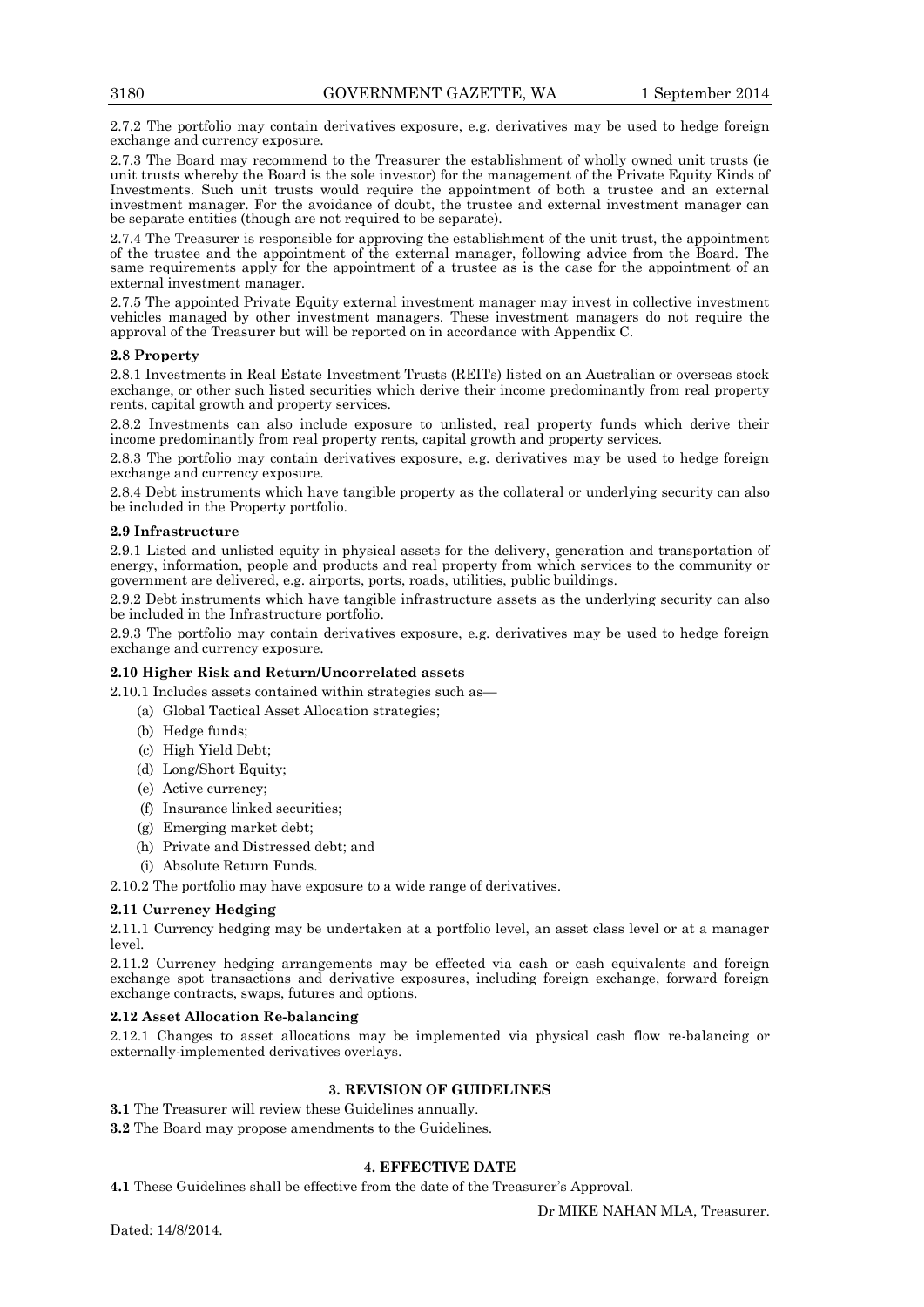#### *Appendix A* **LEGISLATIVE REQUIREMENTS**

#### **18. Power to invest**

(1) The Board may invest the assets of the Fund in any form of investment that is, or is of a kind that is, approved by the Treasurer.

- (3) The Board may—
	- (a) deal with its investments; and
	- (b) deal with or exercise, or choose not to exercise, any rights or obligations that are attendant on ownership of an investment.

#### **19. Exercise of investment powers**

(1) The Board is to formulate a strategy for the Fund.

(2A) The Board's investment strategy for the Fund is to be consistent with any relevant Treasurer's guidelines.

(2) In formulating its investment strategy the Board is to have regard to all of the circumstances of the Fund including—

- (a) the need to exercise care and prudence to maintain the integrity of the Fund; and
- (b) the—
	- (i) nature of; and
	- (ii) potential for capital appreciation and income return from; and
	- (iii) costs associated with making; and
	- (iv) risks associated with,
	- different investments and different kinds of investments; and
- (c) the desirability of diversifying its investments; and
- (d) the liquidity of the Fund; and
- (e) its expected cash flow requirements; and
- (f) the level of existing and prospective liabilities.
- (3) The Board is to review—
	- (a) its investment strategy; and
	- (b) the management and performance of its investments,
	- from time to time in accordance with any relevant Treasurer's guidelines.
- (4) In exercising its powers under section 18 the Board is to—
	- (a) act in accordance with any relevant Treasurer's guidelines; and
	- (b) act so as to give effect to its investment strategy.

#### **23. Investment manager**

- (1) The Board may appoint—
	- (a) an employee of the Board; or
	- (b) a person approved by the Treasurer,
- as an investment manager on terms determined by the Board.

(2) Subject to any relevant Treasurer's guidelines the Board may delegate to an investment manager all or any of its functions under section 18 with respect to all or part of the Fund.

(3) A person is not appointed as an investment manager within the meaning of this section unless the person is appointed for the purpose of enabling the Board to delegate a function to that person under subsection (2).

#### **31. Guarantee of benefits and Board's obligations**

(1) The Crown—

- (a) guarantees payment of every benefit payable under a scheme; and
- (b) may guarantee the performance by the Board of any of its obligations under this Act on terms determined by the Treasurer.

(2) The payment of money under a guarantee under subsection (1) is to be charged to the Consolidated Account, and the Consolidated Account is appropriated accordingly.

(3) Any amount received or recovered in respect of any payment made under a guarantee is to be credited to the Consolidated Account.

#### *Appendix B* **INVESTMENT OBJECTIVES AND ASSET ALLOCATION**

#### **1.1 General**

1.1.1 This Appendix sets out the investment objectives and asset allocations for each scheme. For each Scheme the objectives are measured net of fees and applicable taxes.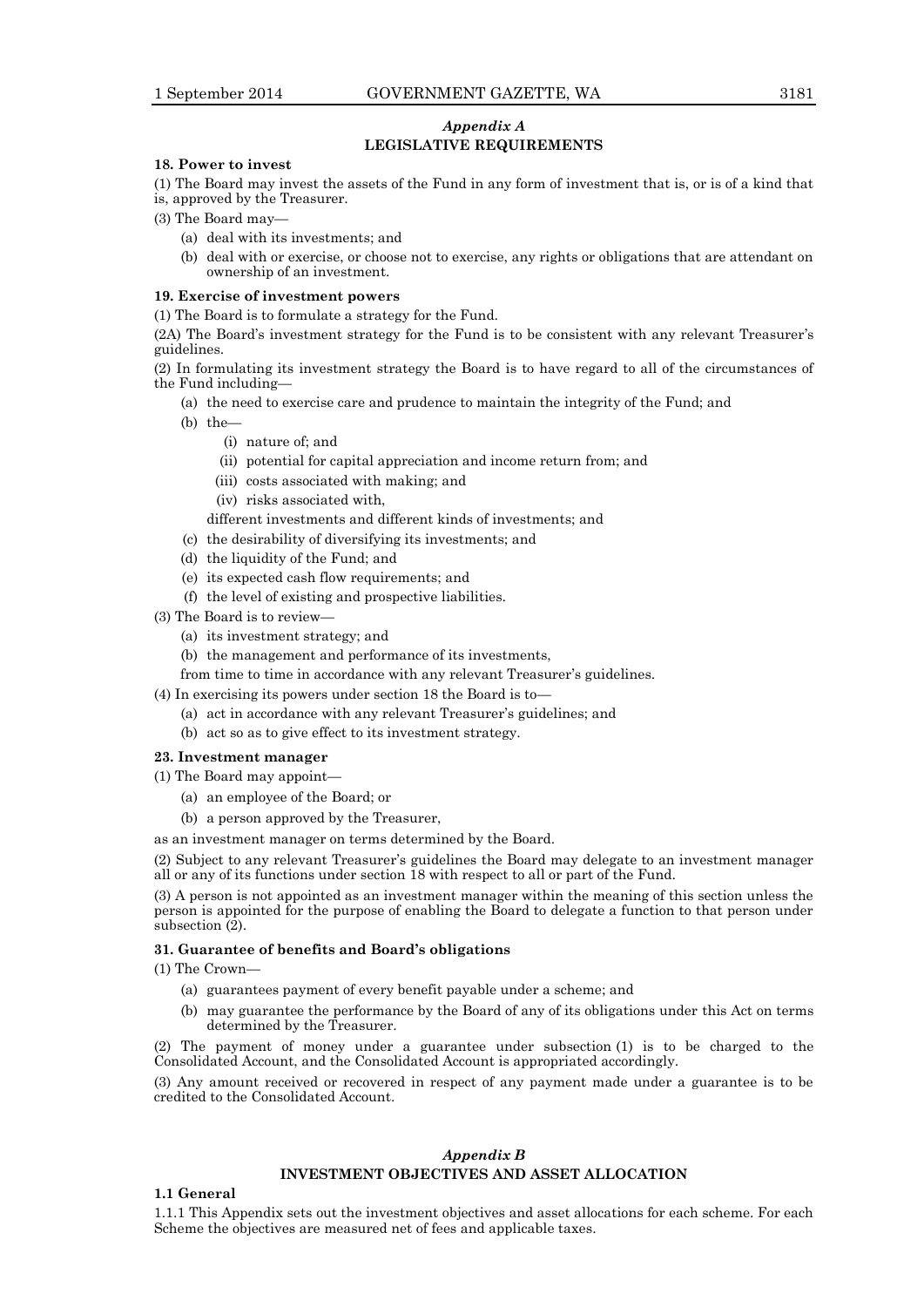|     | The investment objectives of the GSS and Pension Schemes are to-                                                                                        |  |  |  |  |
|-----|---------------------------------------------------------------------------------------------------------------------------------------------------------|--|--|--|--|
| (a) | Achieve a return of Average Weekly Earnings ("AWE") + 2.5% p.a. over rolling 5 year<br>periods, after fees and tax, with a probability of at least 70%. |  |  |  |  |
| (b) | Outperform the target asset weighted benchmark by 0.5% p.a., after fees and tax,<br>over rolling three year periods.                                    |  |  |  |  |
| (c) | Outperform the target asset weighted benchmark, after fees and tax, over rolling<br>12 month periods.                                                   |  |  |  |  |
| (d) | To limit the probability of the funding index (Assets / Accrued Benefits) being below<br>100% to less than one in every five years.                     |  |  |  |  |

**1.2 GSS & Pension Schemes**

1.2.1 The investment objectives of the GSS and Pension Schemes

1.2.2 The neutral asset allocation and ranges, within which the actual asset allocation is allowed to vary, are set out below.

| Sector                            | Neutral asset<br>allocation $(\%)$ | Ranges $(\%)$ |
|-----------------------------------|------------------------------------|---------------|
| Australian Equities               | 25                                 | $15 - 35$     |
| International Equities            | 34                                 | $25 - 45$     |
| Private Equity                    | 5                                  | $0 - 10$      |
| Higher Risk Return / Uncorrelated | 6                                  | $0 - 10$      |
| Total "high risk" investments     | 70                                 | $55 - 80$     |
| Property                          | 9                                  | $5 - 15$      |
| Infrastructure                    | 6                                  | $0 - 10$      |
| Total "medium-risk" investments   | 15                                 | $5 - 25$      |
| Diversified Fixed Interest        | 6                                  | $0 - 10$      |
| Global Government Bonds           | 6                                  | $0 - 20$      |
| Cash                              | 3                                  | $0 - 10$      |
| Total "Debt-type" investments     | 15                                 | $5 - 30$      |
| Total                             | 100                                | 100           |

#### **1.3 Retirement Schemes (RI, RI-TAP)**

1.3.1 The investment objectives of the Retirement Schemes investment plans are to—

| Cash            | (a) | Achieve a return of at least the UBS Bank Bill Index over rolling<br>12 month periods.                                                                      |  |  |
|-----------------|-----|-------------------------------------------------------------------------------------------------------------------------------------------------------------|--|--|
|                 | (b) | The probability of a negative absolute return over any 12 month<br>period is expected to be negligible.                                                     |  |  |
| Conservative    | (a) | Achieve a return of Consumer Price Index ("CPI") $+$ 3% p.a. over<br>rolling 5 year periods, after fees and tax, with a probability of at<br>$least 70\%$ . |  |  |
|                 | (b) | Outperform the target asset weighted benchmark by 0.4% p.a.,<br>after fees and tax, over rolling 3 year periods.                                            |  |  |
|                 | (c) | Outperform the target asset weighted benchmark, after fees and<br>tax, over rolling 12 month periods.                                                       |  |  |
|                 | (d) | The estimated number of negative annual returns over any 20 year<br>period is to be less than 2.                                                            |  |  |
| <b>Balanced</b> | (a) | Achieve a return of CPI + 4% p.a. over rolling 7 year periods, after<br>fees and tax, with a probability of at least 70%.                                   |  |  |
|                 | (b) | Outperform the target asset weighted benchmark by 0.5% p.a.,<br>after fees and tax, over rolling 3 year periods.                                            |  |  |
|                 | (c) | Outperform the target asset weighted benchmark, after fees and<br>tax, over rolling 12 month periods.                                                       |  |  |
|                 | (d) | The estimated number of negative annual returns over any 20 year<br>period is to be less than 3.                                                            |  |  |
| Growth          | (a) | Achieve a return of CPI $+$ 4.5% p.a. over rolling 10 year periods,<br>after fees and tax, with a probability of at least 70%.                              |  |  |
|                 | (b) | Outperform the target asset weighted benchmark by 0.5% p.a.,<br>after fees and tax, over rolling 3 year periods.                                            |  |  |
|                 | (c) | Outperform the target asset weighted benchmark, after fees and<br>tax, over rolling 12 month periods.                                                       |  |  |
|                 | (d) | The estimated number of negative annual returns over any 20 year<br>period is to be less than 6.                                                            |  |  |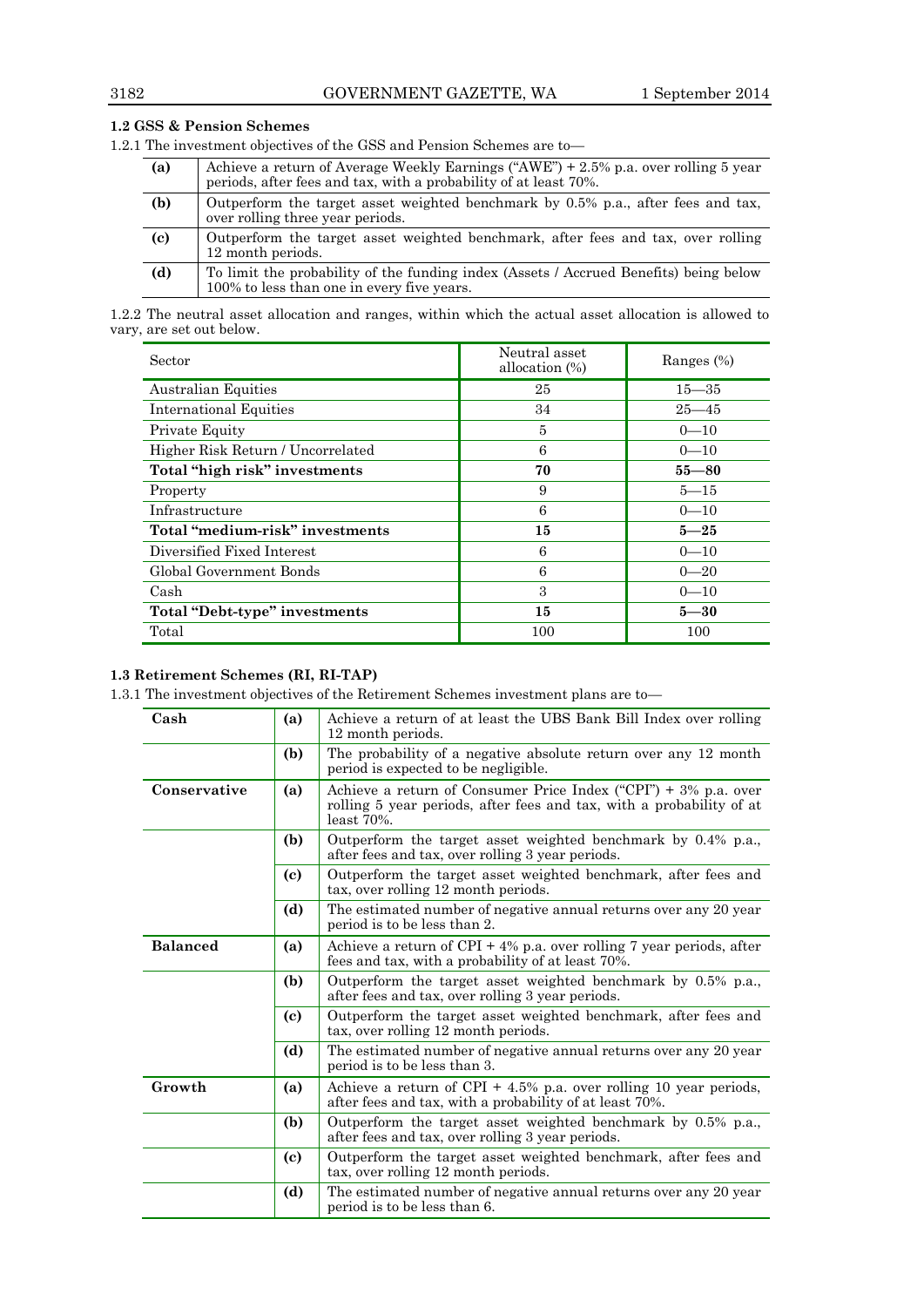|                            | Conservative Plan (%)       | Balanced Plan (%) | Growth Plan<br>(%) |
|----------------------------|-----------------------------|-------------------|--------------------|
| <b>Australian Equities</b> | 10                          | 21                | 26                 |
|                            | $(2 - 19)$                  | $(14 - 31)$       | $(21 - 38)$        |
| International              | 10                          | 24                | 27                 |
| Equities                   | $(3 - 20)$                  | $(17 - 34)$       | $(22 - 39)$        |
| Private Equity             | 3                           | $\overline{4}$    | 6                  |
|                            | $(0-5)$                     | $(1 - 8)$         | $(0-11)$           |
| Higher Risk Return/        | $\mathcal{D}_{\mathcal{L}}$ | $\overline{4}$    | 6                  |
| Uncorrelated               | $(0-5)$                     | $(0-7)$           | $(0 - 10)$         |
| Total "high risk"          | 25                          | 53                | 65                 |
| investments                | $(21 - 29)$                 | $(45 - 60)$       | $(56 - 73)$        |
| Property                   | $\overline{5}$              | 7                 | 8                  |
|                            | $(1 - 10)$                  | $(3-13)$          | $(4 - 15)$         |
| Infrastructure             | $\overline{2}$              | $\mathcal{S}$     | 6                  |
|                            | $(0-5)$                     | $(0-5)$           | $(0 - 10)$         |
| Total "medium-             | $\overline{7}$              | 10                | 14                 |
| risk" investments          | $(1 - 10)$                  | $(3 - 15)$        | $(4 - 18)$         |
| Diversified Fixed          | 18                          | 18                | 9                  |
| Interest                   | $(13 - 24)$                 | $(14 - 24)$       | $(6 - 17)$         |
| Global Government          | 14                          | 12                | 9                  |
| Bonds                      | $(5 - 25)$                  | $(3 - 24)$        | $(1 - 21)$         |
| Cash                       | 36                          | $\overline{7}$    | $\mathcal{S}$      |
|                            | $(10 - 50)$                 | $(0 - 30)$        | $(0 - 18)$         |
| Total "Debt-type"          | 68                          | 37                | 21                 |
| investments                | $(65 - 74)$                 | $(32 - 47)$       | $(17 - 34)$        |
| Total                      | 100                         | 100               | 100                |

1.3.2 The neutral asset allocation and ranges, within which the actual asset allocation is allowed to vary, are set out below.

#### **1.4 West State Super Scheme**

1.4.1 The investment objectives of the West State Super Scheme Investment Plans are to—

| Cash                   | (a) | Achieve a return of at least the UBS Bank Bill Index over rolling<br>12 month periods.                                       |  |  |
|------------------------|-----|------------------------------------------------------------------------------------------------------------------------------|--|--|
|                        | (b) | The probability of a negative absolute return over any 12 month<br>period is expected to be negligible.                      |  |  |
| Conservative           | (a) | Achieve a return of CPI + $3\%$ p.a. over rolling 5 year periods, after<br>fees and tax, with a probability of at least 70%. |  |  |
|                        | (b) | Outperform the target asset weighted benchmark by 0.4% p.a., after<br>fees and tax, over rolling 3 year periods.             |  |  |
|                        | (c) | Outperform the target asset weighted benchmark, after fees and tax,<br>over rolling 12 month periods.                        |  |  |
|                        | (d) | The estimated number of negative annual returns over any 20 year<br>period is to be less than 2.                             |  |  |
| <b>Balanced</b><br>(a) |     | Achieve a return of CPI + $4\%$ p.a. over rolling 7 year periods, after<br>fees and tax, with a probability of at least 70%. |  |  |
|                        | (b) | Outperform the target asset weighted benchmark by 0.5% p.a., after<br>fees and tax, over rolling 3 year periods.             |  |  |
|                        | (c) | Outperform the target asset weighted benchmark, after fees and tax,<br>over rolling 12 month periods.                        |  |  |
|                        | (d) | The estimated number of negative annual returns over any 20 year<br>period is to be less than 3.                             |  |  |
| Growth<br>(a)          |     | Achieve a return of CPI + 4.5% p.a. over rolling 10 year periods,<br>after fees and tax, with a probability of at least 70%. |  |  |
|                        | (b) | Outperform the target asset weighted benchmark by 0.5% p.a., after<br>fees and tax, over rolling 3 year periods.             |  |  |
|                        | (c) | Outperform the target asset weighted benchmark, after tax and fees,<br>over rolling 12 month periods.                        |  |  |
|                        | (d) | The estimated number of negative annual returns over any 20 year<br>period is to be less than 6.                             |  |  |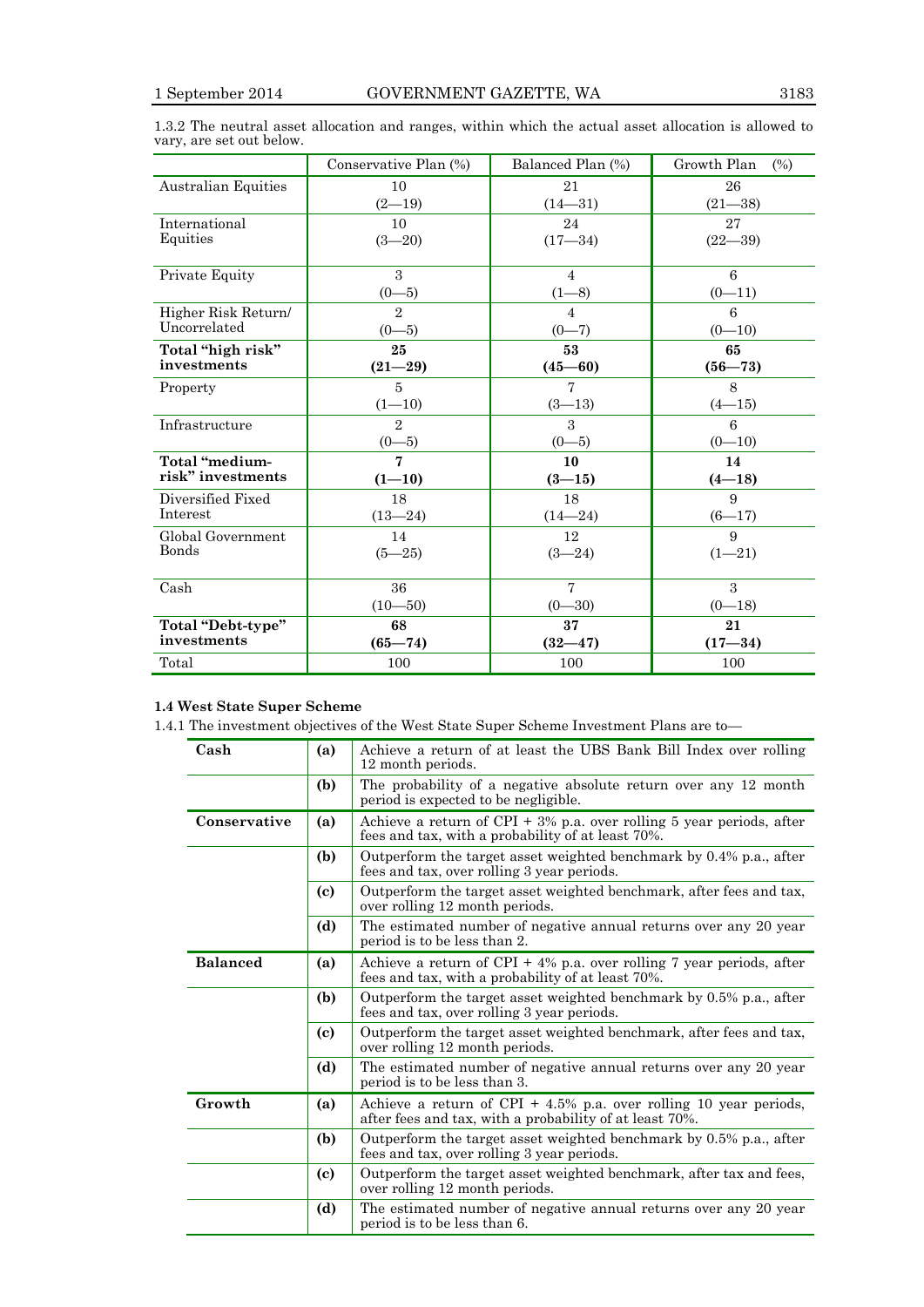|                               | Conservative Plan (%) | Balanced Plan<br>$(\%)$ | Growth Plan<br>(%) |  |
|-------------------------------|-----------------------|-------------------------|--------------------|--|
| Australian Equities           | 8                     | 16                      | 24                 |  |
|                               | $(1 - 18)$            | $(9 - 26)$              | $(18 - 35)$        |  |
| <b>International Equities</b> | 11                    | 29                      | 30                 |  |
|                               | $(4 - 20)$            | $(22 - 39)$             | $(25 - 42)$        |  |
| Private Equity                | $\overline{2}$        | $\overline{4}$          | 6                  |  |
|                               | $(0-5)$               | $(1 - 8)$               | $(0-11)$           |  |
| Higher Risk Return/           | $\overline{2}$        | 4                       | 6                  |  |
| Uncorrelated                  | $(0-5)$               | $(0-7)$                 | $(0-10)$           |  |
| Total "high risk"             | 23                    | 53                      | 66                 |  |
| investments                   | $(19 - 28)$           | $(45 - 60)$             | $(57 - 74)$        |  |
| Property                      | 6                     | 8                       | 8                  |  |
|                               | $(2-10)$              | $(3-14)$                | $(4 - 15)$         |  |
| Infrastructure                | $\overline{2}$        | 3                       | 6                  |  |
|                               | $(0-5)$               | $(0-5)$                 | $(0 - 10)$         |  |
| Total "medium-risk"           | 8                     | 11                      | 14                 |  |
| investments                   | $(2-10)$              | $(3-16)$                | $(4 - 18)$         |  |
| Diversified Fixed Interest    | 17                    | 14                      | 8                  |  |
|                               | $(12 - 23)$           | $(10 - 21)$             | $(5 - 15)$         |  |
| Global Government Bonds       | 15                    | 15                      | 8                  |  |
|                               | $(6 - 27)$            | $(6 - 26)$              | $(1 - 21)$         |  |
| Cash                          | 37                    | 7                       | $\overline{4}$     |  |
|                               | $(10 - 50)$           | $(0 - 30)$              | $(0 - 18)$         |  |
| Total "Debt-type"             | 69                    | 36                      | 20                 |  |
| investments                   | $(66 - 75)$           | $(31 - 46)$             | $(17 - 33)$        |  |
| Total                         | 100                   | 100                     | 100                |  |

1.4.2 The neutral asset allocation and ranges, within which the actual asset allocation is allowed to vary, are set out below.

### **1.5 GESB Super Scheme**

1.5.1 The investment objectives of the GESB Super Scheme Investment Plans are to—

| Cash                            | (a) | Achieve a return of at least the UBS Bank Bill Index over rolling<br>12 month periods.                                      |  |  |  |
|---------------------------------|-----|-----------------------------------------------------------------------------------------------------------------------------|--|--|--|
|                                 | (b) | The probability of a negative absolute return over any 12 month<br>period is expected to be negligible.                     |  |  |  |
| Conservative                    | (a) | Achieve a return of CPI + 2.5% p.a. over rolling 5 year periods,<br>after fees and tax, with a probability of at least 70%. |  |  |  |
|                                 | (b) | Outperform the target asset weighted benchmark by 0.4% p.a.,<br>after fees and tax, over rolling 3 year periods.            |  |  |  |
|                                 | (c) | Outperform the target asset weighted benchmark, after fees and<br>tax, over rolling 12 month periods.                       |  |  |  |
|                                 | (d) | The estimated number of negative annual returns over any 20 year<br>period is to be less than 2.                            |  |  |  |
| <b>Balanced</b><br>Conservative | (a) | Achieve a return of $CPI + 3%$ p.a. over rolling 6 year periods, after<br>fees and tax, with a probability of at least 70%. |  |  |  |
|                                 | (b) | Outperform the target asset weighted benchmark by 0.5% p.a.,<br>after fees and tax, over rolling 3 year periods.            |  |  |  |
|                                 | (c) | Outperform the target asset weighted benchmark, after fees and<br>tax, over rolling 12 month periods.                       |  |  |  |
|                                 | (d) | The estimated number of negative annual returns over any 20 year<br>period is to be less than 3.                            |  |  |  |
| <b>Balanced</b><br>Growth       | (a) | Achieve a return of CPI + 3.5% p.a. over rolling 7 year periods,<br>after fees and tax, with a probability of at least 70%. |  |  |  |
|                                 | (b) | Outperform the target asset weighted benchmark by 0.5% p.a.,<br>after fees and tax, over rolling 3 year periods.            |  |  |  |
|                                 | (c) | Outperform the target asset weighted benchmark, after fees and<br>tax, over rolling 12 month periods.                       |  |  |  |
|                                 | (d) | The estimated number of negative annual returns over any 20 year<br>period is to be less than 4.                            |  |  |  |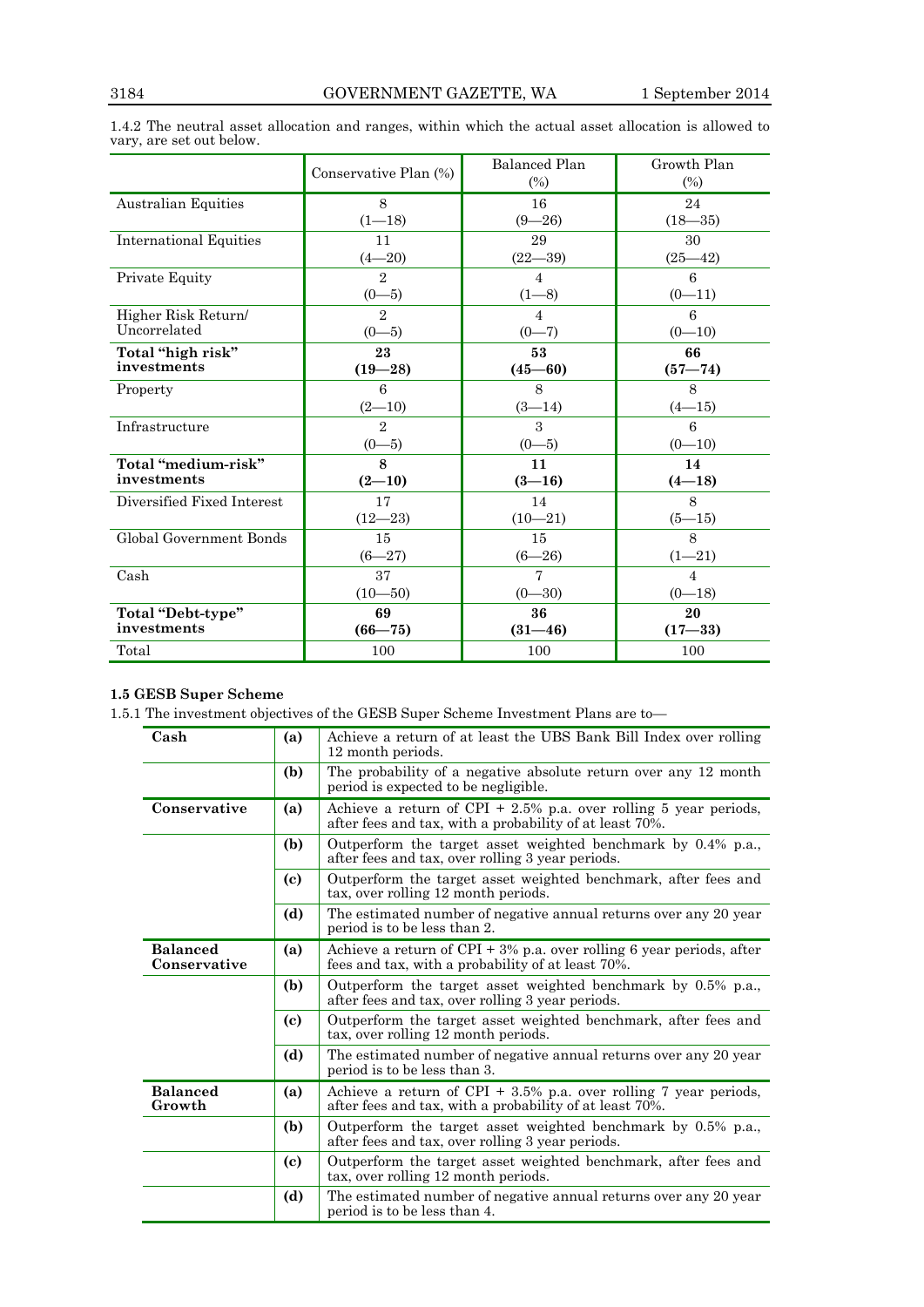| Growth | (a) | Achieve a return of CPI $+$ 4% p.a. over rolling 10 year periods,<br>after fees and tax, with a probability of at least 70%. |  |
|--------|-----|------------------------------------------------------------------------------------------------------------------------------|--|
|        | (b) | Outperform the target asset weighted benchmark by 0.6% p.a.,<br>after fees and tax, over rolling 3 year periods.             |  |
|        | (c) | Outperform the target asset weighted benchmark, after fees and<br>tax, over rolling 12 month periods.                        |  |
|        | (d) | The estimated number of negative annual returns over any 20 year<br>period is to be less than 6.                             |  |

1.5.2 The neutral asset allocation and ranges, within which the actual asset allocation is allowed to vary, are set out below.

|                            | Conservative<br>Plan(%) | Balanced<br>Conservative Plan<br>$(\%)$ | Balanced Growth<br>Plan(%) | Growth Plan<br>(%) |
|----------------------------|-------------------------|-----------------------------------------|----------------------------|--------------------|
| <b>Australian Equities</b> | 14                      | 23                                      | 26                         | 31                 |
|                            | $(7 - 23)$              | $16 - 33$                               | $(21 - 37)$                | $(26 - 43)$        |
| International              | 13                      | 22                                      | 25                         | 31                 |
| Equities                   | $(6 - 22)$              | $(15 - 32)$                             | $(19 - 36)$                | $(25 - 42)$        |
| Private Equity             | $\overline{2}$          | $\overline{4}$                          | 6                          | 6                  |
|                            | $(0-5)$                 | $(1 - 8)$                               | $(0-11)$                   | $(0-11)$           |
| Higher Risk Return         | $\overline{2}$          | $\mathcal{S}$                           | 6                          | 6                  |
| / Uncorrelated             | $(0-5)$                 | $(0-5)$                                 | $(0-10)$                   | $(0 - 10)$         |
| Total "high risk"          | 31                      | 52                                      | 63                         | 74                 |
| investments                | $(27 - 36)$             | $(45 - 60)$                             | $(54 - 71)$                | $(64 - 85)$        |
| Property                   | $\overline{4}$          | $\overline{7}$                          | 8                          | 9                  |
|                            | $(0-8)$                 | $(4 - 10)$                              | $(3-14)$                   | $(5-16)$           |
| Infrastructure             | $\overline{2}$          | 3                                       | $\mathcal{S}$              | 6                  |
|                            | $(0-4)$                 | $(0-5)$                                 | $(0-5)$                    | $(0 - 10)$         |
| Total "medium-             | 6                       | 10                                      | 11                         | 15                 |
| risk" investments          | $(0 - 8)$               | $(4-14)$                                | $(3-17)$                   | $(5 - 21)$         |
| Diversified Fixed          | 16                      | 15                                      | 11                         | 3                  |
| Interest                   | $(11 - 22)$             | $(10-21)$                               | $(7 - 18)$                 | $(0-11)$           |
| Global Government          | 15                      | 13                                      | 10                         | $\overline{4}$     |
| Bonds                      | $(6 - 26)$              | $(4 - 25)$                              | $(2 - 22)$                 | $(0-16)$           |
| Cash                       | 32                      | 10                                      | $\overline{5}$             | $\overline{4}$     |
|                            | $(20 - 40)$             | $(0 - 30)$                              | $(0 - 25)$                 | $(0-11)$           |
| Total "Debt-type"          | 63                      | 38                                      | 26                         | 11                 |
| investments                | $(60 - 69)$             | $(32 - 49)$                             | $(21 - 38)$                | $(5 - 26)$         |
| Total                      | 100                     | 100                                     | 100                        | 100                |

#### **1.6 Reserves**

1.6.1 Investment objectives and asset allocations for reserves are to be determined by the Board.

#### **1.7 Benchmark Returns**

1.7.1 The benchmarks used to assess the performance of each asset class are to be determined by the Board.

#### *Appendix C* **REPORTING**

#### **1.1 General**

1.1.1 This Appendix sets out the minimum information to be provided by the Board in its regular reporting to the Treasurer.

#### **1.2 Commentary**

1.2.1 A general commentary on the investment activity of the GES Fund as a whole.

#### **1.3 Performance**

1.3.1 The return of each scheme compared with their investment objectives as set out in Appendix B.

1.3.2 The return of each of the Board's asset class investments against the benchmarks set out in Appendix B.

1.3.3 The returns achieved by each investment manager against their objectives.

#### **1.4 Asset Allocation**

1.4.1 The actual asset allocation of each scheme investment plan.